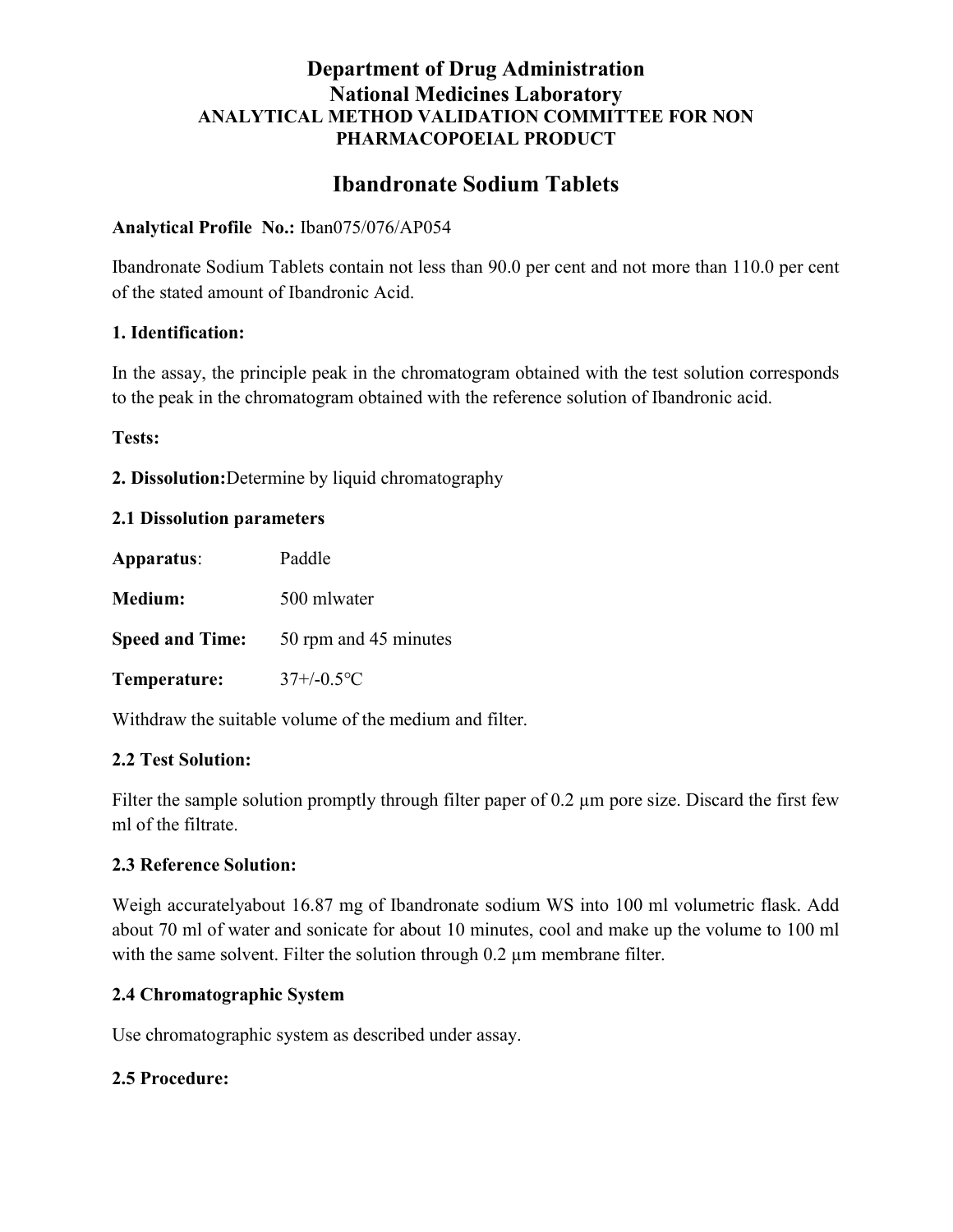# Department of Drug Administration National Medicines Laboratory ANALYTICAL METHOD VALIDATION COMMITTEE FOR NON PHARMACOPOEIAL PRODUCT

Separately inject 20 µl of standard and sample solution and obtain the respective chromatograms. Measure the peak responses and calculate the per cent release of the drug by using following formula. Calculate the %release of Ibandronic Acid.

# 2.7 Limit:

D.Not less than 70.0 % of the stated amount.

3. Assay:Determine by Liquid Chromatography

### 3.1 Test solution:

Weigh individually 20 tablets and calculate average weight. Weigh and transfer powdered sample eq. to 28 mg of Ibandronate sodium into 100 ml volumetric flask, add 70 ml of water and sonicate for about 10 minutes with intermittent shaking, cool and make volume to 100 ml with same solvent. Filter the solution through 0.2 µm filter paper.

### 3.2 Reference Solution:

Weigh accurately about 28 mg of Ibandronate sodium WS (equivalent to 25mg of Ibandronic acid) in 100 ml volumetric flask. Add about 70 ml of water and sonicate for about 10 minutes, cool and make up the volume to 100 ml with same solvent. Filter the solution through 0.2 µm filter paper.

#### 3.3 Chromatographic system

| Column:                    | C18, 25 cm x 4.6 mm, 5 $\mu$ m |
|----------------------------|--------------------------------|
| <b>Injection volume:</b>   | $20 \mu l$                     |
| <b>Flow rate:</b>          | 1.2 ml per minute              |
| Wavelength:                | $195 \text{ nm}$               |
| <b>Column temperature:</b> | Ambient                        |
| Detector:                  | Spectrophotometer              |

Mobile phase: a mixture of 95 volumes of buffer solution prepared by dissolving 1 g of 1 hexane sulphonic acid sodium salt in 1000 ml of water and 5 volumes of acetonitrile.

#### 3.4 Procedure: